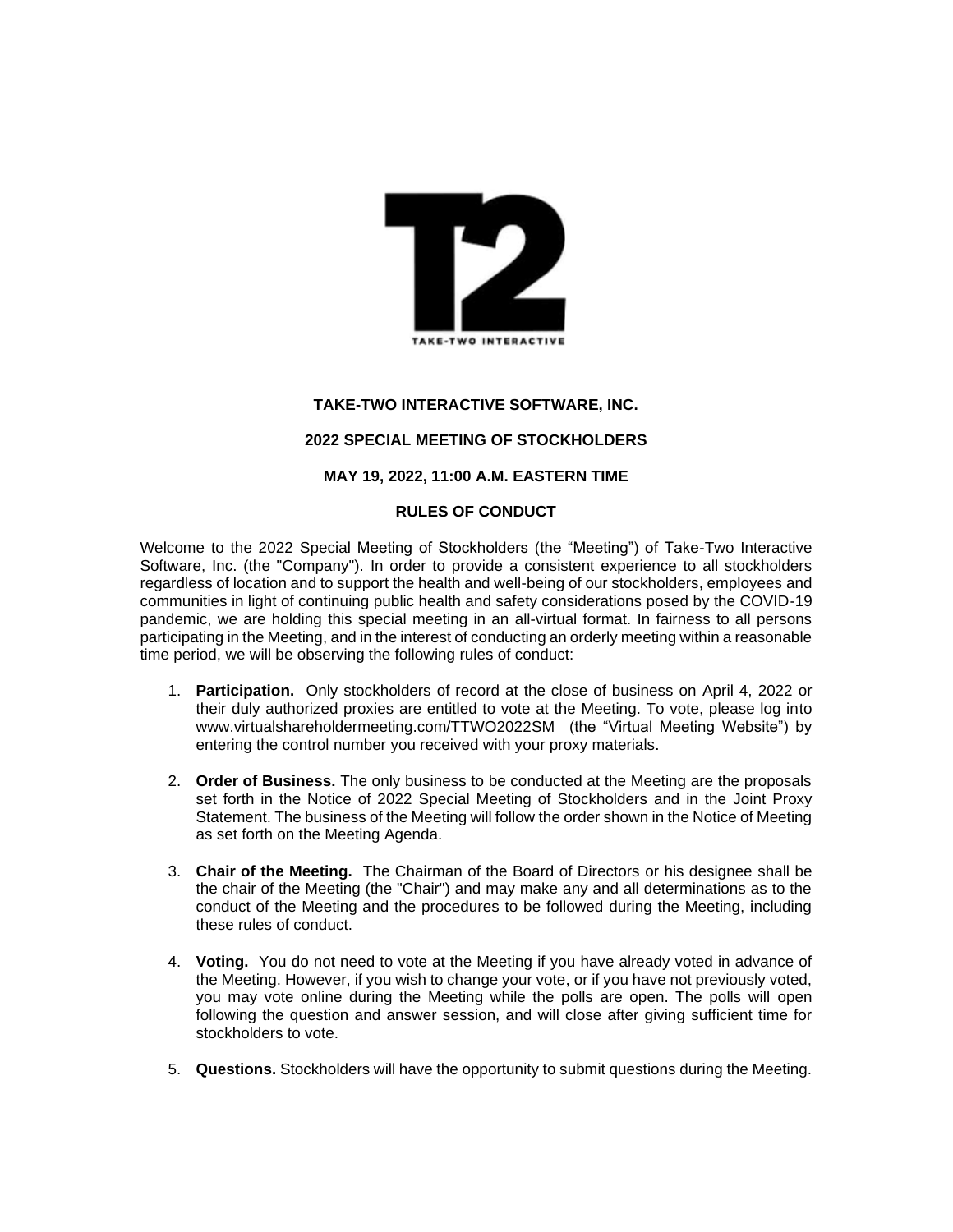- a. If you are a stockholder and wish to submit a question relating to a proposal, beginning at 10:45 a.m. EDT on May 19, 2022, the question can be submitted online at the Virtual Meeting Website, at or before the time the matters are before the Meeting for consideration. Please log into the Virtual Meeting Website as a Stockholder by entering the 16-digit control number you received with your proxy materials. We will answer appropriate questions regarding matters being voted on at the Meeting after the presentation of all the proposals and before voting is closed.
- b. To allow the Company to answer questions from as many stockholders as possible, we will limit each stockholder to two questions. A question should be succinct and should cover only one topic. Questions from multiple stockholders on the same topic or that are otherwise related may be grouped, summarized and answered together.
- c. When submitting a question, you are required to provide your name and your relationship to the Company.
- d. Only questions related to the proposals will be addressed at the Meeting.
- e. Because time is limited at the Meeting, we may not be able to answer all questions that are submitted. If there are any questions that are not answered, such questions can be raised separately after the Meeting by contacting our Investor Relations department via our Corporate website at www.take2games.com.
- f. Questions or comments unrelated to the Meeting or of individual concern as opposed to general concern to all stockholders may be submitted by contacting our Investor Relations department via our Corporate website at www.take2games.com.
- g. The Company does not intend to answer questions that are, among other things:
	- i. irrelevant to the proposals;
	- ii. related to personal grievances;
	- iii. derogatory references to individuals or that are otherwise in bad taste;
	- iv. repetitious of statements already made by another stockholder;
	- v. a matter of individual concern that is not a matter of interest to stockholders generally; or
	- vi. out of order or not otherwise suitable for the conduct of the Meeting as determined by the Chair or our Corporate Secretary in their reasonable judgment.

### **6. Issues During the Meeting.**

- a. If you encounter any difficulties accessing the Meeting during the check-in or meeting time, please call the technical support line displayed on the Virtual Meeting Website.
- b. In the event of a technical malfunction, or other significant problem that disrupts the Meeting, the Chair may adjourn, recess or expedite the Meeting or take such